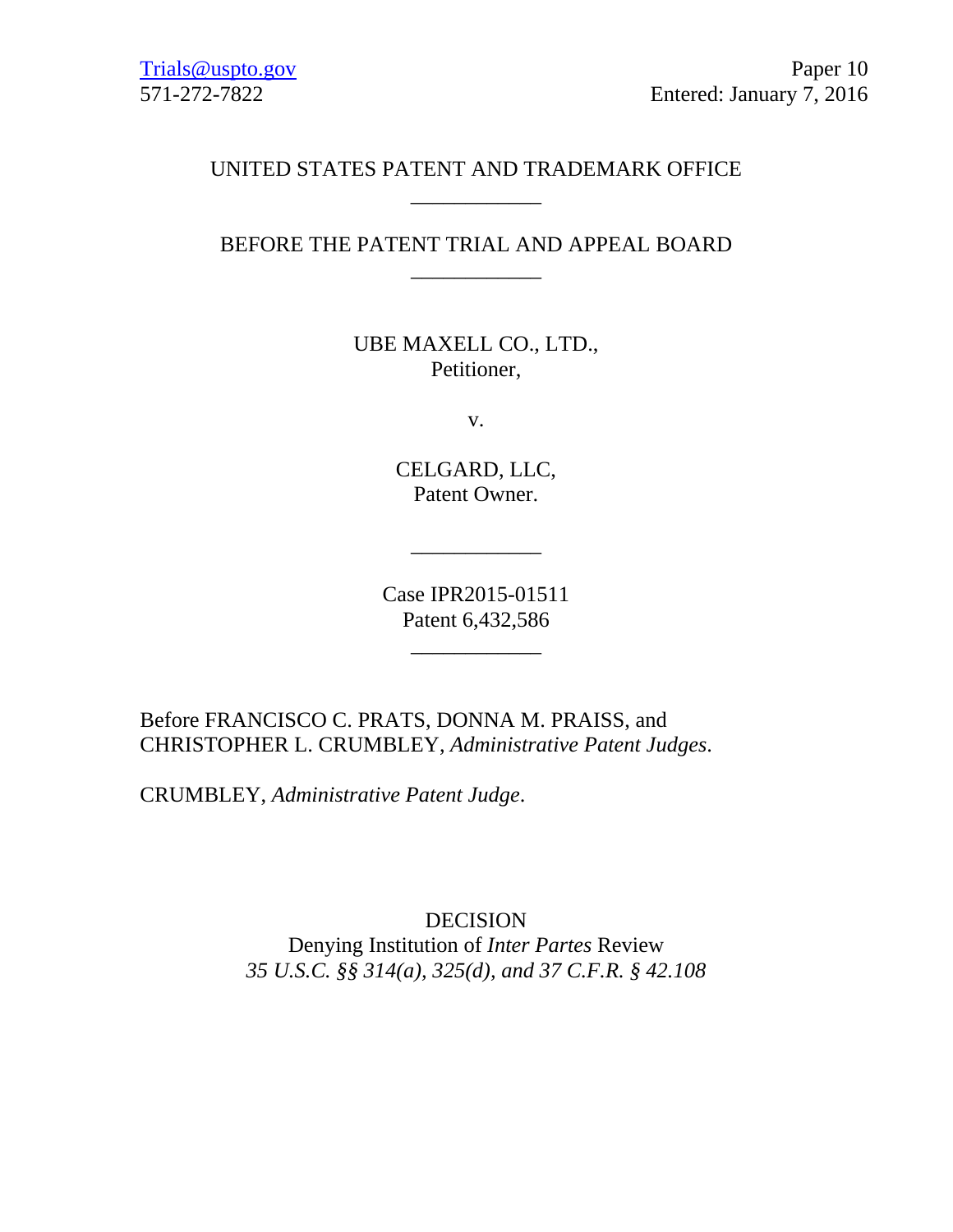$\overline{a}$ 

### I. INTRODUCTION

Petitioner, Ube Maxell Co., Ltd., filed a Petition requesting an *inter partes* review of claims 1–6 and 11 of U.S. Patent No. 6,432,586 (Ex. 1001, "the '586 patent"), followed by a Corrected Petition. Paper 7, "Pet." Patent Owner, Celgard, LLC, timely filed a Preliminary Response. Paper 8, "Prelim. Resp."

The Petition is before us pursuant to 35 U.S.C. § 314(a), which provides that an *inter partes* review may not "be instituted unless the Director<sup>1</sup> determines that the information presented in the petition [] shows that there is a reasonable likelihood that the petitioner would prevail with respect to at least 1 of the claims challenged in the petition." Upon consideration of the Petition and Preliminary Response, we conclude that the Petition presents substantially the same art or arguments as those previously presented to the Board, and exercise our discretion to deny institution of an *inter partes* review as to claims 1–6 and 11.

### *A. Related Matters: District Court*

The parties identify two pending district court actions involving the '586 patent: *Celgard, LLC v. LG Chem, Ltd. and LG Chem America, Inc.*, Docket No. 3:14-cv-00043 (W.D.N.C.) and *Celgard, LLC v. SK Innovations Co., Ltd.*, Docket No. 3:13-cv-00254 (W.D.N.C.). Pet. 1; Paper 5, 2. Ube Maxell does not appear to be a defendant in either district court action.

<sup>&</sup>lt;sup>1</sup> "The Board institutes the trial on behalf of the Director."  $37$  C.F.R.  $§$  42.4(a).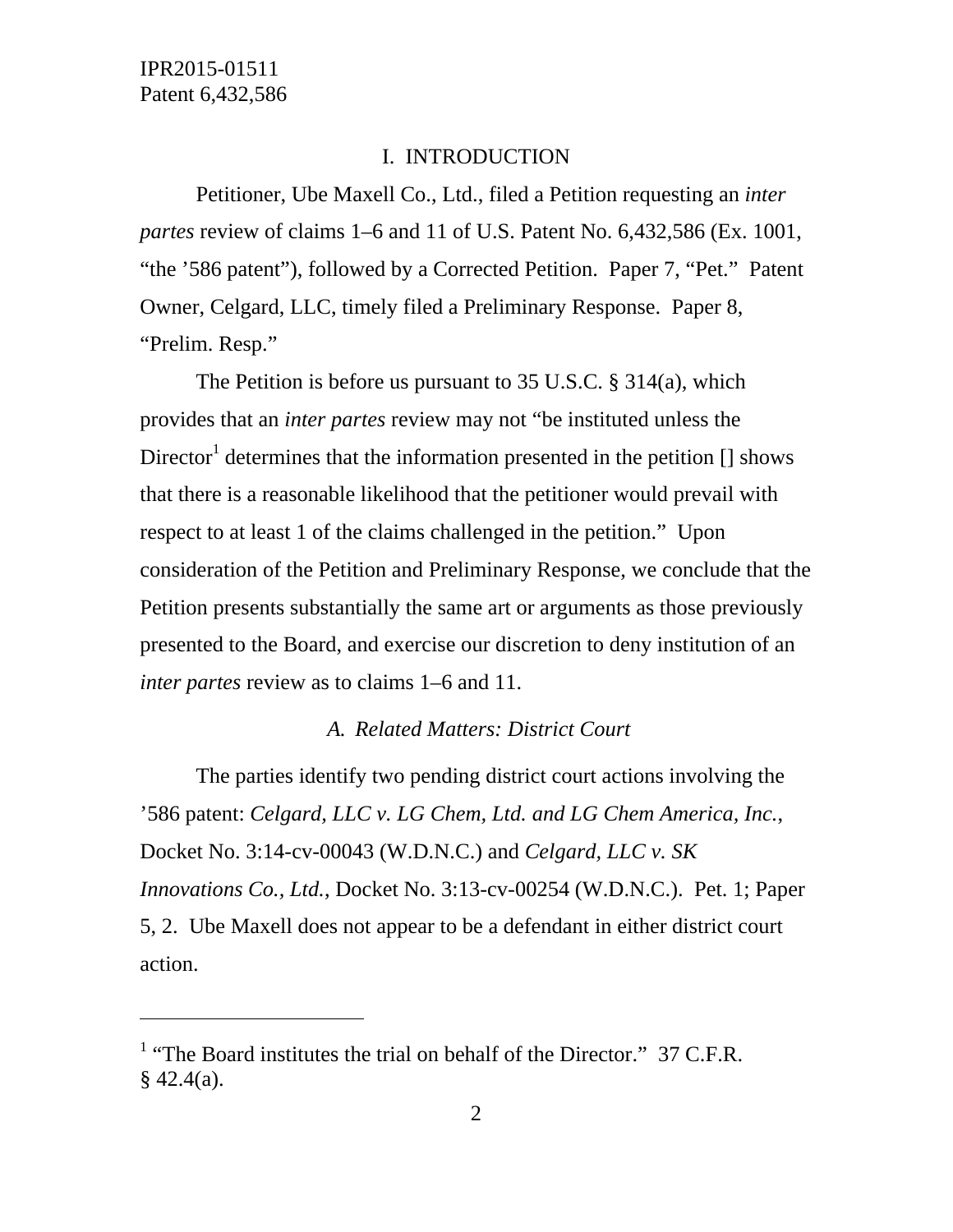### *B. Related Matters: Patent Trial and Appeal Board*

 The '586 patent has been the subject of several proceedings before the Board, some of which have resulted in Final Written Decisions pursuant to 35 U.S.C. § 318. These proceedings are summarized below:

 On September 30, 2013, Sumitomo Chemical Company, Ltd. filed a Petition challenging claims 1–12 of the '586 patent. IPR2013-00637 ("Sumitomo IPR"), Paper 3. The proceeding was terminated prior to institution on January 3, 2014, pursuant to the parties' joint motion. Sumitomo IPR, Paper 18.

 On March 20, 2014, Mitsubishi Plastics, Inc. filed a Petition challenging claims 1–12 of the '586 patent. IPR2014-00524 ("MPI IPR"), Paper 1. The Board instituted trial as to claims 7–11. MPI IPR, Paper 12. Following oral hearing, the parties settled their dispute. The *inter partes* review was terminated pursuant to the parties' joint motion on August 31, 2015. MPI IPR, Paper 67.

 SK Innovation Co., Ltd. filed two Petitions challenging claims 1–12 of the '586 patent on May 9, 2014. IPR2014-00679 ("SKI '679 IPR"), Paper 2; IPR2014-00680 ("SKI '680 IPR"), Paper 2. In the SKI '679 IPR, we instituted trial as to claims 1–12, and on September 25, 2015, found claims 7–10 to be unpatentable. SKI '679 IPR, Paper 58. In the SKI '680 IPR, we instituted trial as to claims 7–11, and on September 25, 2015, found claims 7–11 to be unpatentable. SKI '680 IPR, Paper 57.

 Finally, LG Chem filed a Petition on April 25, 2014, challenging claims 1–12 of the '586 patent. IPR2014-00692 ("LGC IPR"), Paper 2. We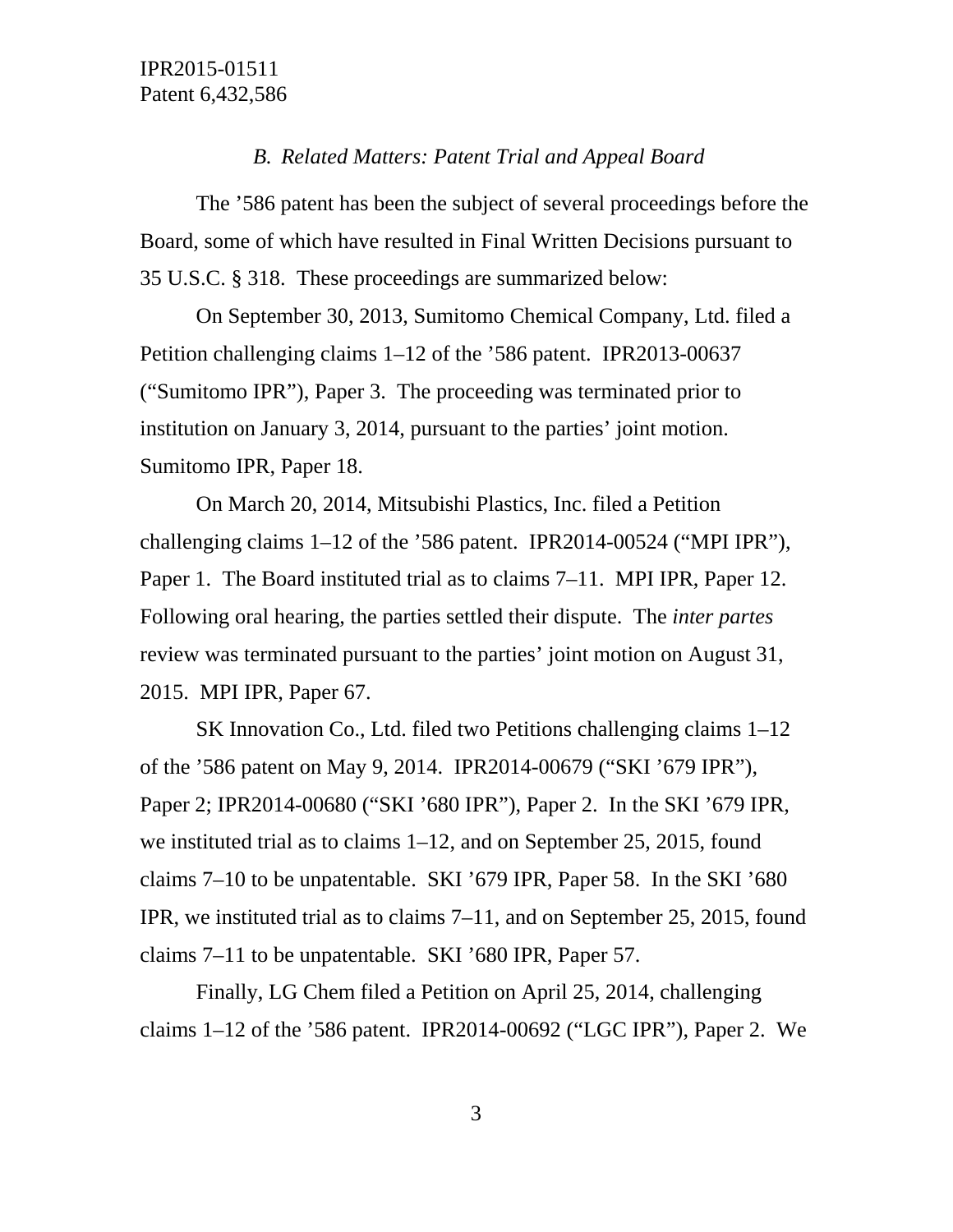l

instituted trial as to claims 1–12, and on October 5, 2015, found claims 1–11 to be unpatentable. LGC IPR, Paper 76.

 Ube Maxell filed the instant Petition while the MPI IPR, both SKI IPRs, and the LGC IPR were pending. Celgard's Preliminary Response was filed after issuance of the final written decisions in the SKI IPRs and LGC IPR. Each claim challenged in the instant Petition was found to be unpatentable in one or more of the SKI IPRs or LGC IPR final written decisions.

# *C. Asserted Grounds of Unpatentability*

 Ube Maxell challenges claims 1–6 and 11 of the '586 patent on the asserted grounds of unpatentability set forth in the table below.<sup>2</sup> Pet. 3–4.

| Reference(s)                    | <b>Basis</b> | <b>Challenged Claims</b> |
|---------------------------------|--------------|--------------------------|
| Toio <sup>3</sup>               | \$102        | $\vert$ 1–3, 5, 6, 11    |
| Tojo and Tsukamoto <sup>+</sup> | \$103(a)     | $1-3, 5, 6, 11$          |

<sup>&</sup>lt;sup>2</sup> The application which issued as the '586 patent was filed on April 10, 2000. Ex. 1001, cover page. Accordingly, the versions of §§ 102 and 103 in effect before the Leahy-Smith America Invents Act ("AIA") apply to the claims of the '586 patent. *See* AIA, Public Law 112-29, § 3, 125 Stat. 288.

<sup>&</sup>lt;sup>3</sup> JP Patent Pub. H11-080395 to Tojo et al. (Mar. 26, 1999) (Ex. 1006). An English translation of Tojo was filed as Ex. 1007.

<sup>&</sup>lt;sup>4</sup> JP Patent Pub. H10-284039 to Tsukamoto et al. (Oct. 23, 1998) (Ex. 1008). An English translation of Tsukamoto was filed as Ex. 1009.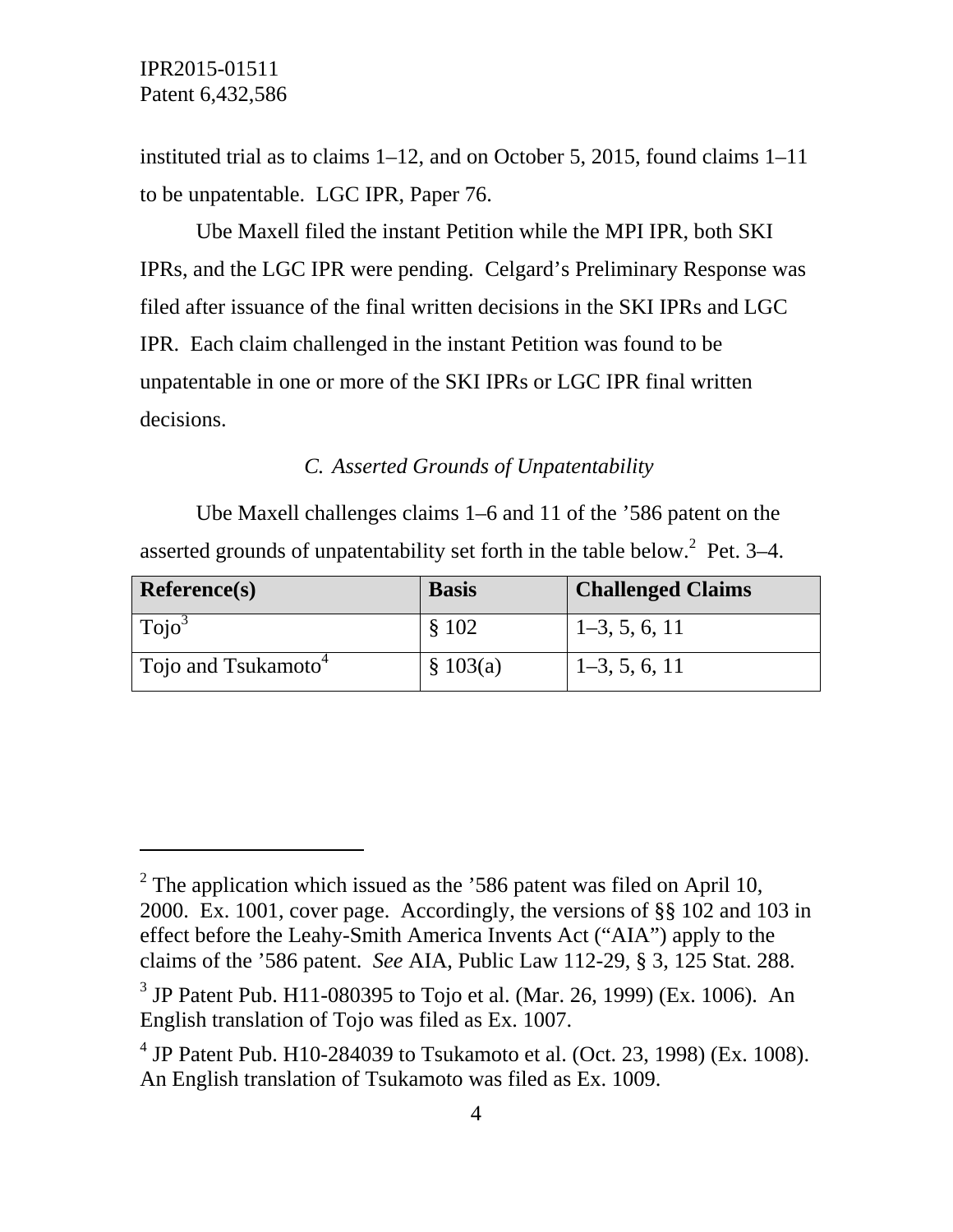$\overline{a}$ 

| Reference(s)                                   | <b>Basis</b> | <b>Challenged Claims</b> |
|------------------------------------------------|--------------|--------------------------|
| Tobishima <sup>3</sup> and Ishida <sup>6</sup> | \$103(a)     | $1-6, 11$                |
| Lundquist'                                     | \$102        | $1-6, 11$                |

### II. ANALYSIS

 "Congress did not mandate that an *inter partes* review must be instituted under certain conditions. Rather, by stating that the Director—and by extension, the Board—*may not* institute review *unless* certain conditions are met, Congress made institution discretionary." *Intelligent Bio-Systems,* 

*Inc. v. Illumina Cambridge Ltd.*, Case IPR2013-00324, slip op. 4

(PTAB Nov. 21, 2013) (Paper 19). Our discretion is guided by 35 U.S.C.

§ 325(d), which provides, in relevant part:

MULTIPLE PROCEEDINGS -- . . . In determining whether to institute or order a proceeding under this chapter, chapter 30, or chapter 31, the Director may take into account whether, and reject the petition or request because, the same or substantially the same prior art or arguments previously were presented to the Office. $8<sup>8</sup>$ 

<sup>&</sup>lt;sup>5</sup> JP Patent Pub. H05-190208 to Tobishima et al. (July 30, 1993) (Ex. 1010). An English translation of Tobishima was filed as Ex. 1011.

<sup>&</sup>lt;sup>6</sup> JP Patent Pub. H9-306543 to Ishida et al. (Nov. 28, 1997) (Ex. 1012). An English translation of Ishida was filed as Ex. 1013.

<sup>&</sup>lt;sup>7</sup> US Patent 4,731,304 to Lundquist et al. (Mar. 15, 1988) (Ex. 1014).

 $8$  Although this provision appears in Chapter 32 of the Patent Act, which is directed to post-grant reviews, by its terms it is applicable also to proceedings under Chapter 31, which covers *inter partes* review proceedings.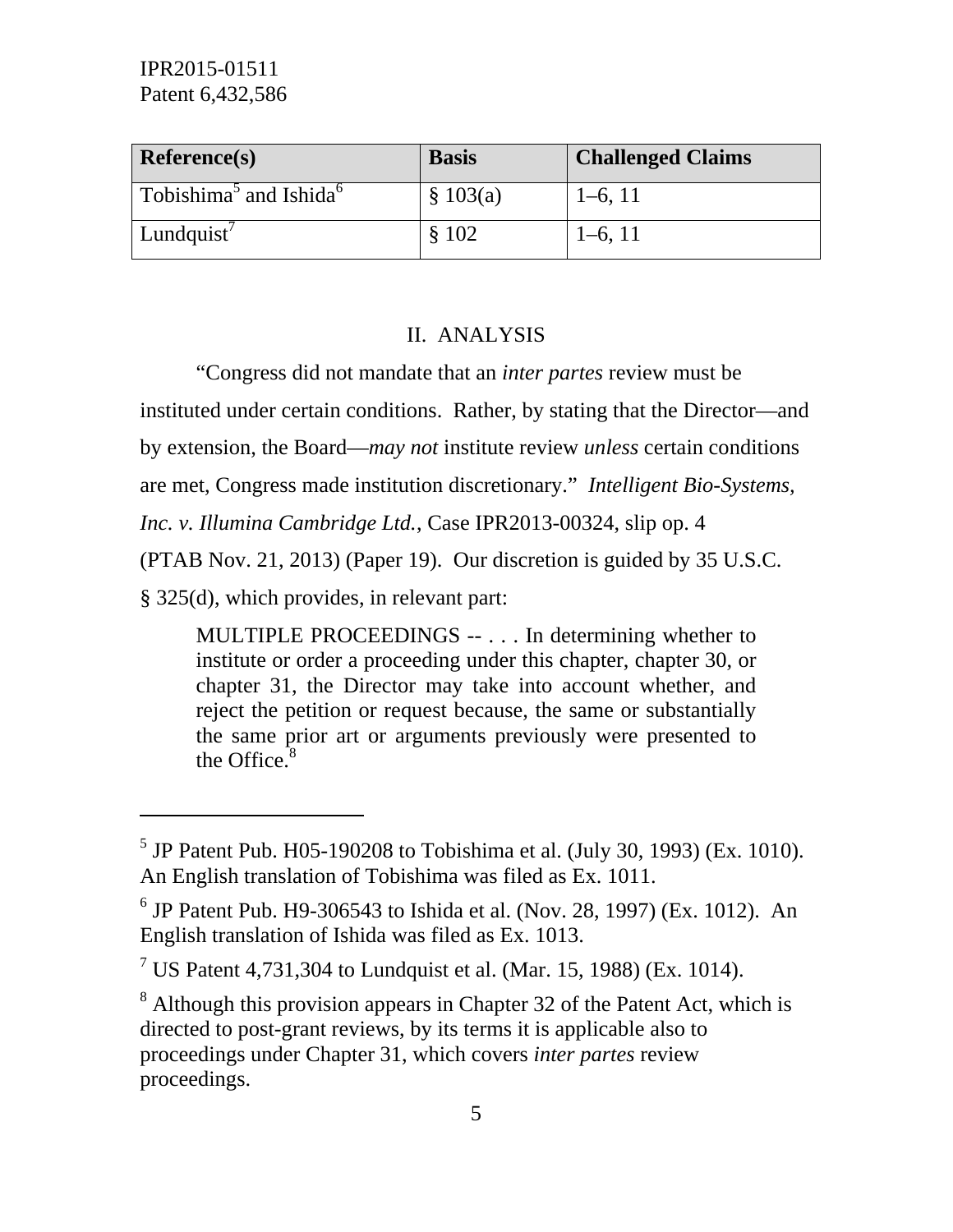Celgard asks that we deny institution of trial on all grounds in Ube Maxell's Petition, citing § 325(d). Prelim. Resp. 3. We, therefore, first examine whether the four grounds asserted in the instant Petition present "the same or substantially the same prior art or arguments" as those previously presented to the Office. Then, we ask whether it is appropriate to exercise our discretion to deny institution.

## *A. Same or Substantially the Same Prior Art or Arguments*

Celgard sets forth how each ground raised in the Petition involves prior art and arguments that are the same as, or substantially similar to, those previously presented to the Board in the related IPRs. Prelim. Resp. 4–14. Except as set forth below, Ube Maxell makes no attempt in its Petition to distinguish the asserted grounds from those previously presented.

### *1. Anticipation by Tojo*

 $\overline{a}$ 

Ube Maxell asserts that claims 1–3, 5, 6, and 11 are unpatentable under 35 U.S.C.  $\S 102^9$  as anticipated by Tojo. Pet. 14–23. We note that Tojo was asserted as the basis for an anticipation ground of unpatentability in each of the Sumitomo IPR, the MPI IPR, the SKI '679 IPR, and the LGC IPR. In the '679 SKI IPR and the LGC IPR, we instituted trial on these grounds for claims 1–3, 5, 6, and 11, the same claims challenged by Ube Maxell. The Board ultimately determined that neither SKI nor LGC had met

<sup>&</sup>lt;sup>9</sup> Ube Maxell does not specify under which subpart of  $\S$  102 it believes Tojo qualifies as prior art, but states that Tojo was published more than one year prior to the filing of the application that issued as the '586 patent. Pet. 14– 15.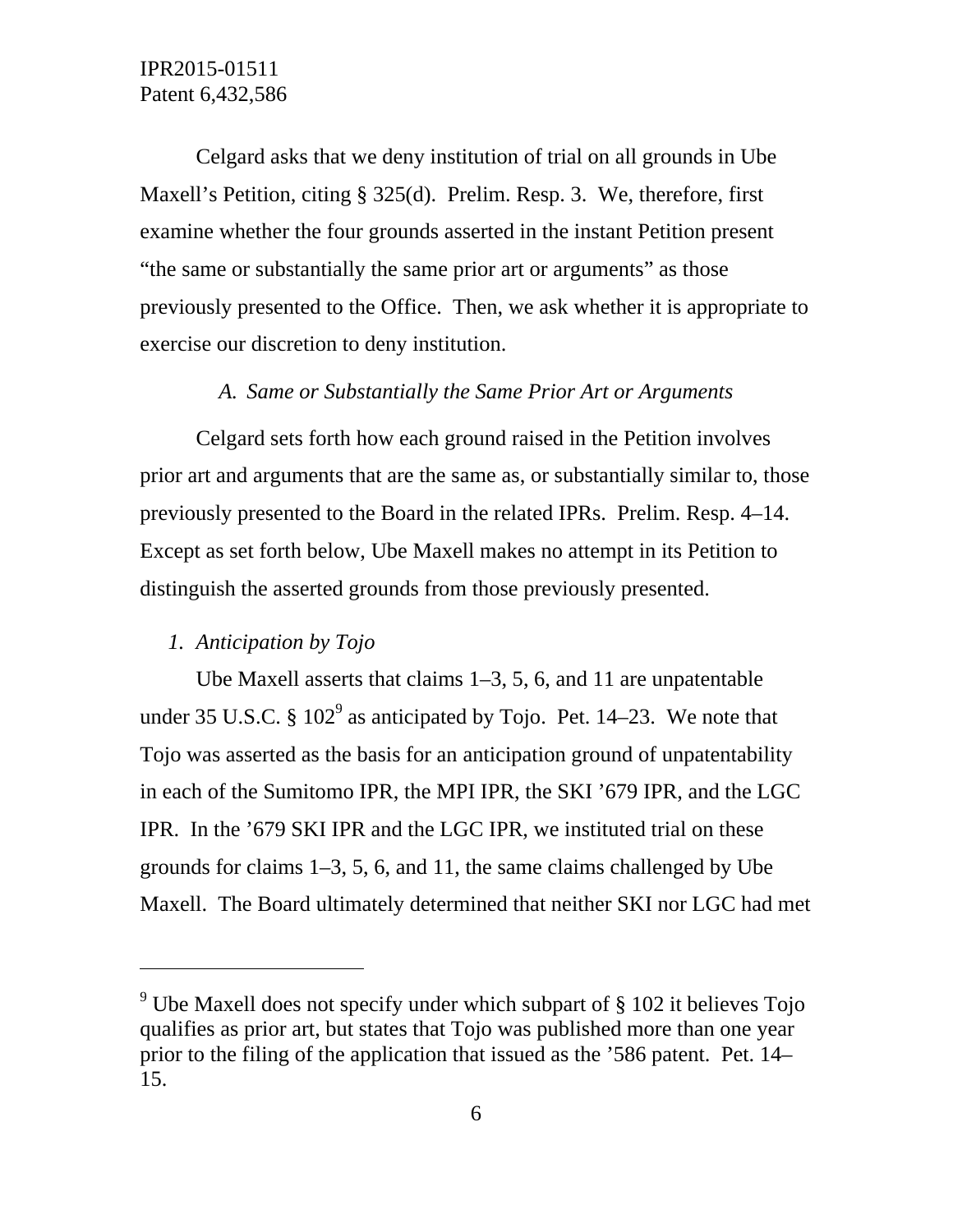its burden of proving the unpatentability of the claims as anticipated by Tojo.

The ground asserted by Ube Maxell raises Tojo, the same prior art as was previously presented to the Office in the prior IPRs. Ube Maxell does not indicate how its arguments on this ground differ in any material respect from those previously presented. We, therefore, conclude that this ground of unpatentability presents the same prior art and arguments as was previously presented to the Office.

### *2. Obviousness over Tojo and Tsukamoto*

Ube Maxell asserts that claims 1–3, 5, 6, and 11 are unpatentable under 35 U.S.C. § 103 as having been obvious over the combined disclosures of Tojo and Tsukamoto. Pet. 23–36. As noted above, Tojo was previously presented to the Office in several of the related IPRs, while Tsukamoto was cited in the SKI '680 IPR. In that proceeding, we instituted trial of claims 7–11 on a ground of unpatentability alleging obviousness over Tsukamoto, Lundquist, and Tojo, and ultimately found those claims unpatentable on that basis.

The ground asserted by Ube Maxell raises a subset of the same art i.e., Tojo and Tsukamoto—as previously presented to the Office in the SKI '680 IPR. Ube Maxell does not indicate how, if at all, the argument presented in its Petition on this ground differs from that previously presented to the Office. We, therefore, conclude that this ground of unpatentability presents the same or substantially the same prior art and arguments as was previously presented to the Office.

7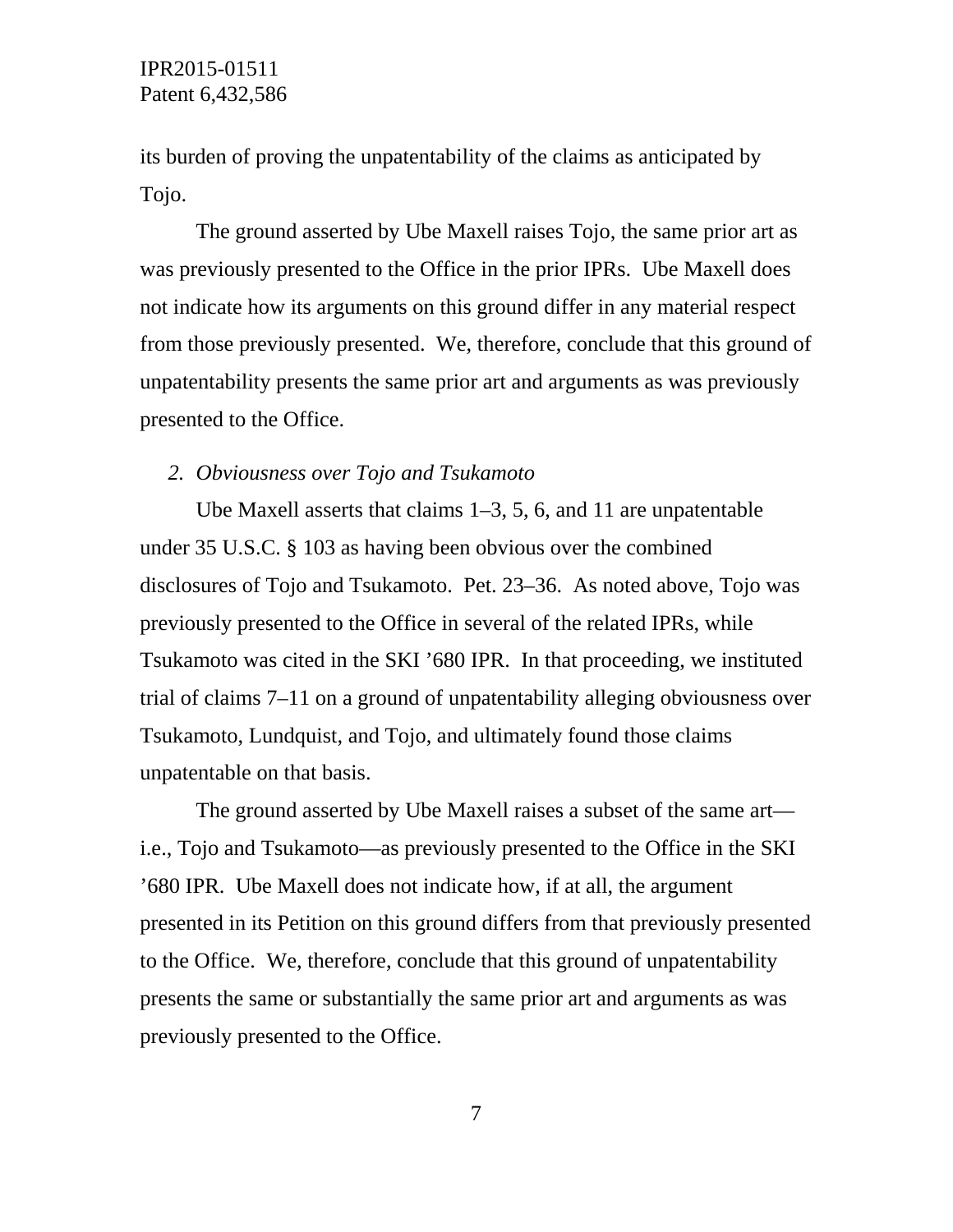#### *3. Obviousness over Tobishima and Ishida*

Ube Maxell asserts that claims 1–6 and 11 are unpatentable under § 103 as having been obvious over the combined disclosures of Tobishima and Ishida. Pet. 36–47. Tobishima was previously presented to the Office in the LGC IPR, where it was presented as part of an obviousness ground in combination with Tojo. In that proceeding, we instituted trial as to claims 1–6 and 11 on that ground of unpatentability, and ultimately determined claims 1–6 and 11 to be unpatentable.

Ishida, however, has not previously been cited to the Office as part of a ground of unpatentability in the related IPRs, nor does either party indicate that the reference was cited during prosecution of the '586 patent. Furthermore, Ube Maxell expressly distinguishes the argument of its ground from the Tobishima/Tojo ground asserted in the LGC IPR, stating that Ishida expressly contradicts an argument made by Dr. Wensley, Celgard's expert, in the LGC IPR. *Id*. at 42–43. Specifically, Ube Maxell notes that Dr. Wensley testified that a person of ordinary skill would not have combined the inorganic particles of Tojo in the polymer layer of Tobishima, because it would reduce the conductivity of the layer. Pet. 42 (citing Ex. 1019, Wensley Decl. in LGC IPR, 35). Ishida, on the other hand, is said to disclose that adding ceramic particles to its gel polymer electrolyte exhibits high conductivity. Pet. 43 (citing Ex. 1013 ¶ 11).

While we, therefore, conclude that this ground of the Petition does not present the same prior art and arguments as the LGC Petition, we do consider the two cases to present substantially the same prior art and arguments. Ube Maxell relies on Ishida for essentially the same disclosure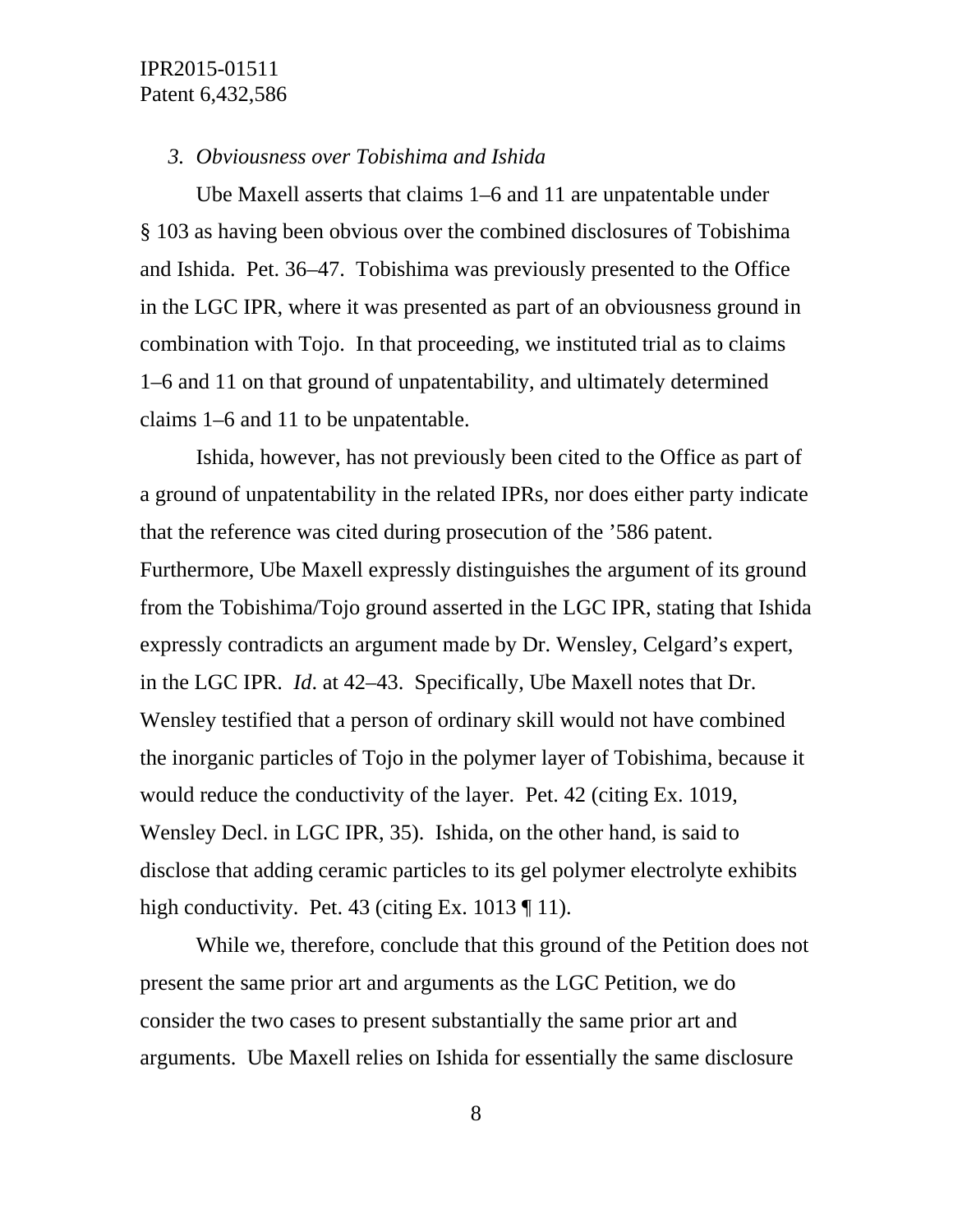for which Tojo was cited in the LGC IPR. *Compare* Pet. 39–40 (Tobishima does not disclose inorganic particles in its polymer layer; Ishida teaches a polymer layer having ceramic particles) *with* LCG IPR, Paper 2, 27 ("To the extent Tobishima is lacking in the use of a 'mixture of inorganic particles in a matrix material,' Tojo teaches including inorganic particles in the electrolyte solution impregnated polymer.")

Nor do we consider the arguments presented by Ube Maxell on this ground to differ in any significant, material respect from those presented in the LGC IPR. While Ube Maxell indicates the conductivity disclosure of Ishida contradicts Dr. Wensley's testimony regarding a lack of reason to modify Tobishima, we did not consider a reason to modify Tobishima in view of Tojo to be lacking in the LGC IPR. *See* LGC IPR, Paper 76, 28–30. In other words, the only difference in argument indicated by Ube Maxell addresses an alleged deficiency in Tojo that we did not consider to be a deficiency. The arguments in the instant Petition, therefore, do not differ materially from those previously presented to the Office in the LGC IPR, and we consider them to be substantially the same.

### *4. Anticipation by Lundquist*

-

The final ground of unpatentability asserted by Ube Maxell is anticipation of claims 1–6 and 11 by Lundquist. Pet. 47–59. While Lundquist was not previously presented to the Office in any of the related IPRs, Ube Maxell does indicate that Lundquist is a continuation-in-part of the Lundquist '730 patent, $^{10}$  presented to the Office in the MPI and LGC

<sup>&</sup>lt;sup>10</sup> U.S. Patent 4,650,730 to Lundquist et al. (Mar. 17, 1987) (Ex. 1003).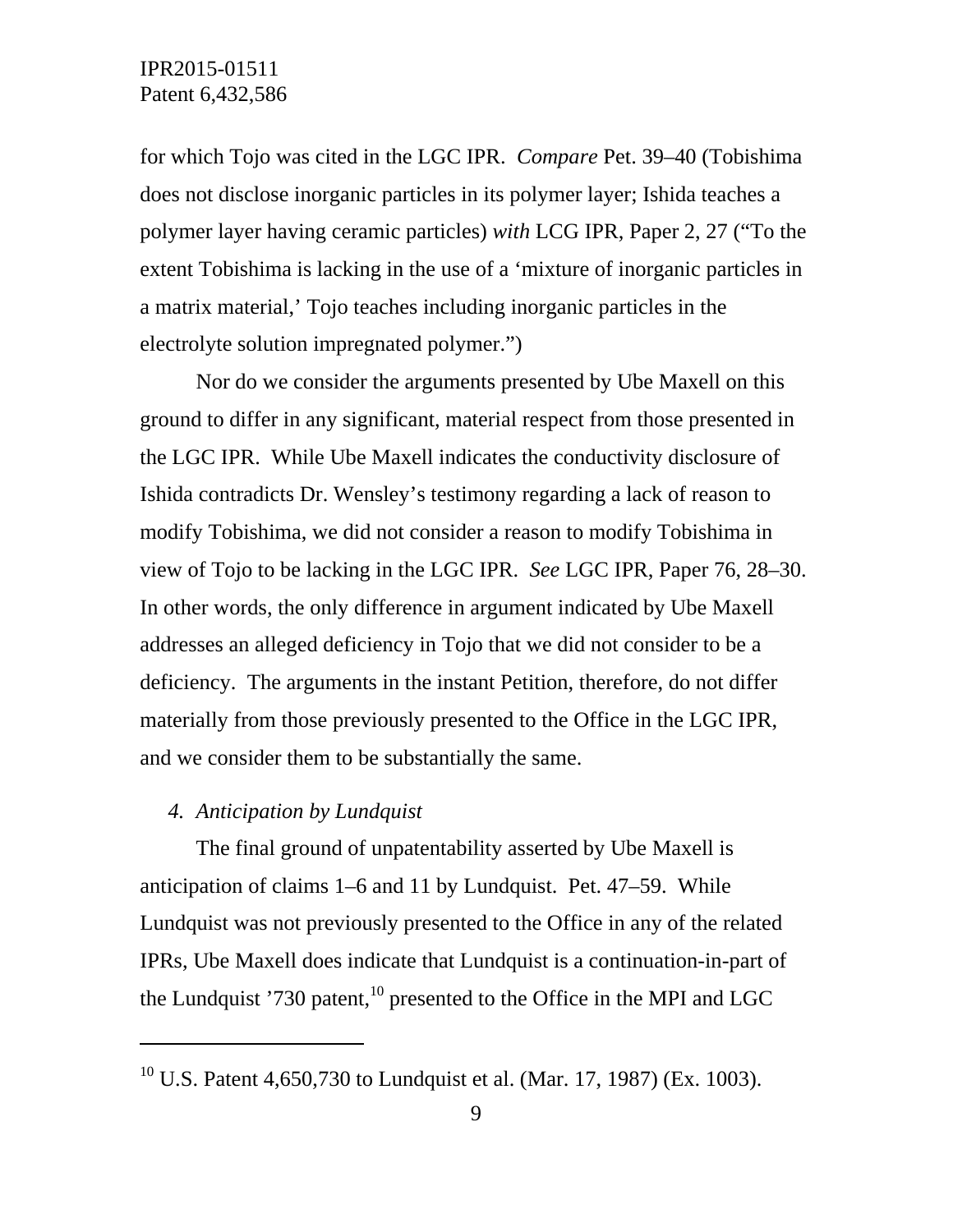IPRs. Ube Maxell cites Lundquist in lieu of Lundquist '730 "because of its disclosure of 16% of commercially available high density polyethylene," as opposed to Lundquist '730's disclosure of 6% high density polyethylene. Pet. 47–48. This is the only difference indicated by Ube Maxell between the prior art, and therefore, we conclude that the instant Petition presents substantially the same prior art as that presented in the MPI and LGC IPRs.

Ube Maxell's arguments on anticipation by Lundquist are, for the most part, similar to those made in the related IPRs regarding Lundquist '730, but Ube Maxell does indicate some differences. In the MPI and LGC IPRs, we declined to institute trial on the Lundquist '730 anticipation grounds, because the Petitions failed to demonstrate that Lundquist '730 discloses a layer that blocks dendrite growth, as opposed to the entire separator blocking dendrite growth. *See* MPI IPR, Paper 12, 16–17. Ube Maxell devotes several pages of its Petition to addressing this directly, and explaining why, although Lundquist does not expressly state that its second ply blocks dendrites, a person of ordinary skill in the art would have understood that to be the case. Pet. 50–55. Ube Maxell supports these arguments with the declaration of Dr. Michael G. Pecht (Ex. 1005), a different expert than those relied upon in the MPI and LGC IPRs.

 Although the arguments presented in the instant Petition are more focused on a particular issue we found lacking in the prior related IPRs, we do not consider them to be sufficiently different in any material respect such that we could conclude them not to be "substantially the same" as those previously presented. Ube Maxell's arguments are not of a different character than those previously presented, nor do they advance a different

10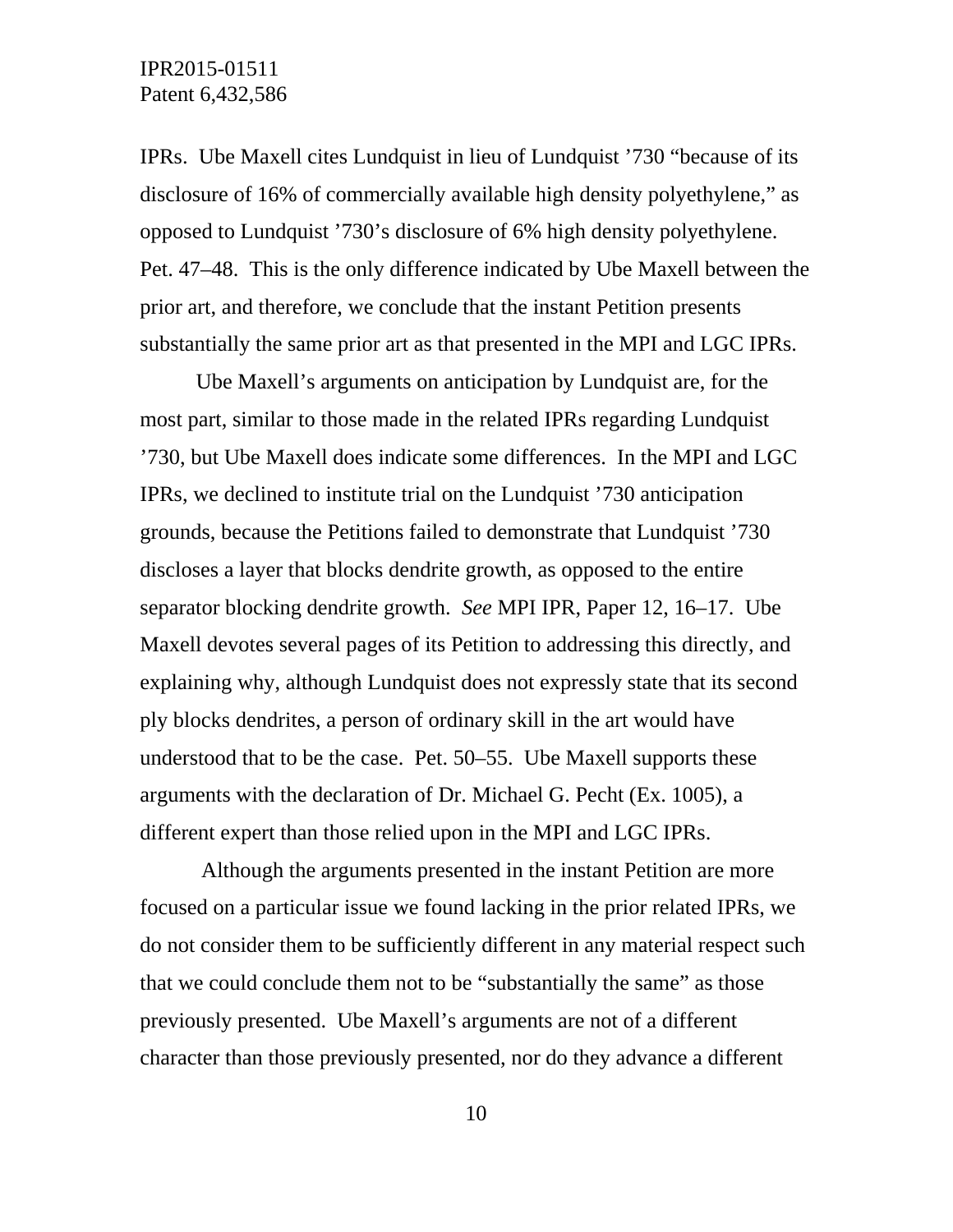$\overline{a}$ 

theory of the prior art or how a particular element of the claims is taught or suggested. Rather, the instant Petition attempts to buttress the same arguments previously considered and found insufficient by the Board, by citing additional facts and testimony. As the Board has held, however, permitting petitioners to "use our decisions on institution as a roadmap, until a ground is advanced that results in review [is] a practice that would tax Board resources, and force patent owners to defend multiple attacks." *Conopco, Inc. v. Procter & Gamble Co.*, Case IPR2014-00506, slip op. at 4 (PTAB Dec. 10, 2014) (Paper 25). Merely bolstering previously-made arguments that the Board found lacking does not change the argument sufficiently for us to consider the arguments not "substantially the same" for the purposes of § 325(d).<sup>11</sup>

### *B. Discretion to Deny Institution of Trial*

 Having found that the instant Petition raises the same or substantially the same prior art and arguments as those previously presented to the Office in prior IPRs, § 325(d) states that we may take these facts into consideration when determining whether to institute trial. The question, therefore, is

 $11$  Prior decisions of the Board have held that there is nothing inherently wrong with using prior decisions of the Board as a "roadmap" for crafting subsequent petitions challenging a patent. *See Ford Motor Co. v. Paice LLC*, Case IPR2015-00606, slip op. at 8 n.7 (PTAB Nov. 9, 2015) (Paper 14); *FLIR Sys., Inc. v. Leak Surveys, Inc.*, Case IPR2015-00065, slip op. at 3 (PTAB Dec. 16, 2014) (Paper 13). We do not disagree, but note that the determination of whether we should exercise our discretion to deny institution in such a situation is different than the determination of whether the subsequent petition advances "substantially the same" arguments, which is the issue we address here.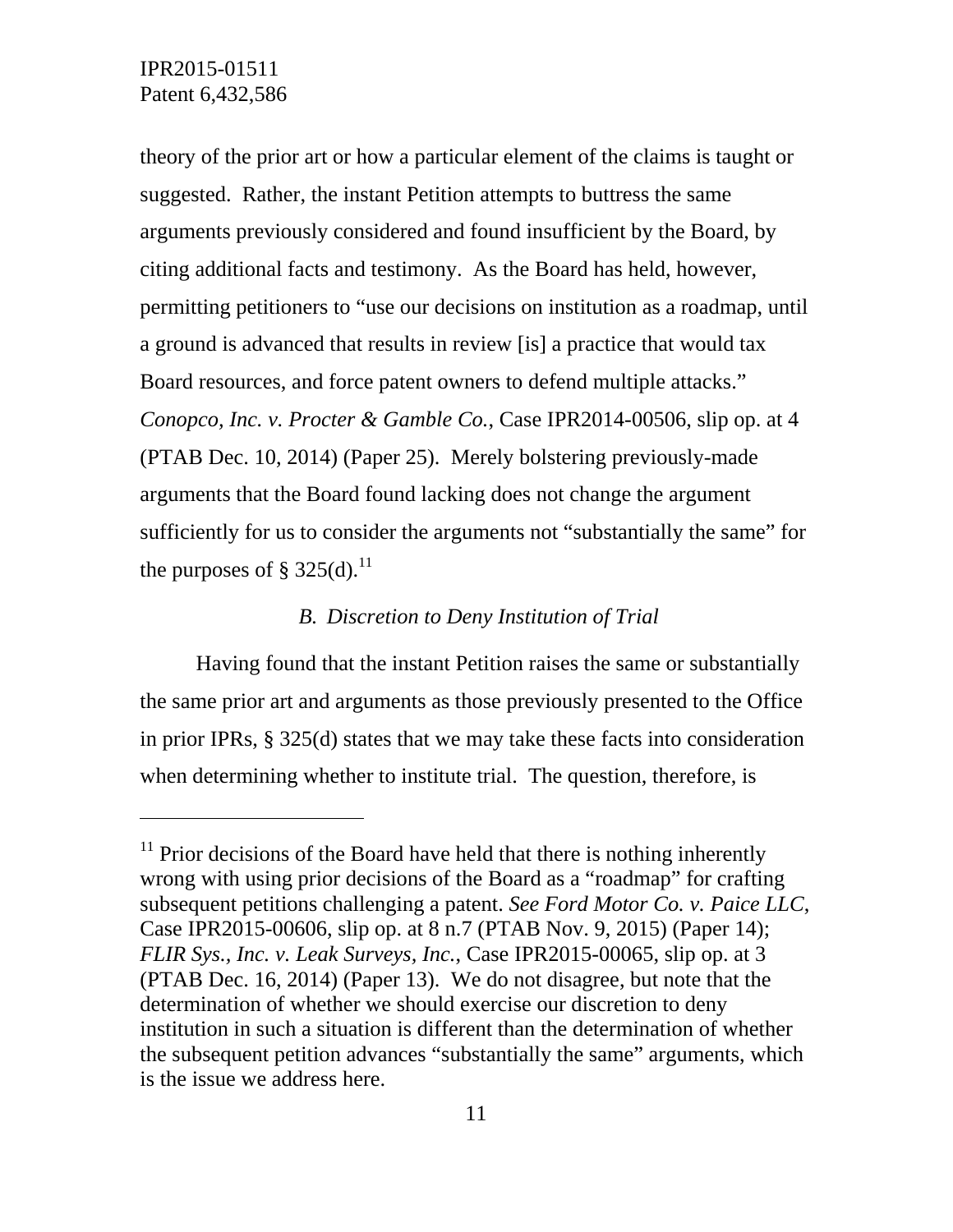whether we should exercise our discretion to deny the Petition, after weighing the particular circumstances of this proceeding, the interests of the parties, and the needs of the Board.

While petitioners may have sound reasons for raising art or arguments similar to those previously considered by the Office, the Board weighs petitioners' desires to be heard against the interests of patent owners, who seek to avoid harassment and enjoy quiet title to their rights. *See* H.R. Rep. No. 112-98, pt.1, at 48 (2011) (AIA proceedings "are not to be used as tools for harassment or a means to prevent market entry through repeated litigation and administrative attacks on the validity of a patent. Doing so would frustrate the purpose of the section as providing quick and cost effective alternatives to litigation."). The Board also may take into account its need for efficient operation. *See Samsung Elec. Co. v. Rembrandt Wireless Techs., LP*, Case IPR2015-00114, slip op. at 6 (PTAB Jan. 28, 2015) (Paper 14) ("[I]t is more efficient for the parties and the Board to address a matter once rather than twice.").

With these competing interests in mind, our cases recognize that certain facts guide our discretion. First, we take into account the identity of the parties—in particular, whether the second petition is filed by the same party as the first. When the petitioner is the same in both, and is simply seeking a "second bite[] at the apple," we have disfavored institution. *See Butamax Advanced Biofuels LLC v. Gevo, Inc.*, Case IPR2014-00581, slip op. at 12–13 (PTAB Oct. 14, 2014) (Paper 8) ("Allowing similar, serial challenges to the same patent, by the same petitioner, risks harassment of patent owners and frustration of Congress's intent in enacting the Leahy-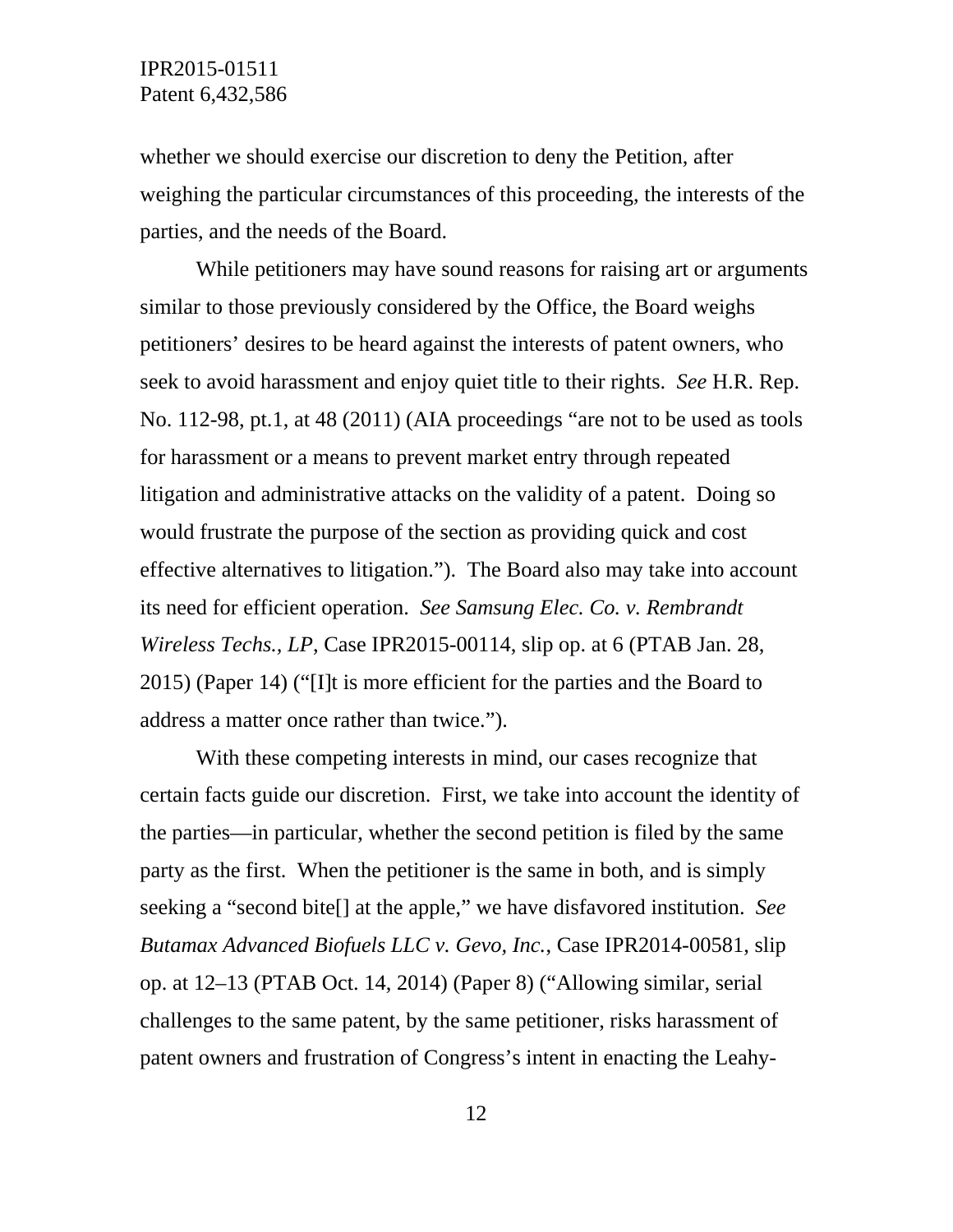Smith America Invents Act."). We have also denied institution where the second petitioner was a real party-in-interest to a prior *inter partes* review filed by a different petitioner. *Medtronic, Inc. v. Robert Bosch Healthcare Sys., Inc.*, Case IPR2014-00436, slip op. at 12 (PTAB June 19, 2014) (Paper 17) (informative). On the other hand, we have instituted in later petitions presenting similar challenges when the petitioners are different, as our decisions to institute the MPI, SKI, and LGC IPRs attest. *See Square, Inc. v. Protegrity Corp*., Case CBM2014-00182, slip op. at 8 (PTAB Mar. 5, 2015) (Paper 16).

Another factor favoring denial is when the second petition merely seeks to remedy deficiencies in the first petition that have been identified by the Board in a prior decision denying institution. *See Google Inc. v. SimpleAir, Inc.*, Case CBM2014-00170, slip op. at 22–23 (PTAB Jan. 22, 2015) (Paper 13); *see also ZTE Corp. v. ContentGuard Holdings Inc.*, Case IPR2013-00454, slip op. at 6 (PTAB Sept. 25, 2013) (Paper 12) (informative) ("[a] decision to institute review on some claims should not act as an entry ticket, and a how-to guide, for the same Petitioner").

When the prior art or arguments were previously presented to the Office in a different type of proceeding, such as *ex parte* examination, the Board has been less likely to deny institution than when both proceedings are before the Board. *See PRISM Pharma Co., Ltd. v. Choongwae Pharma Corp*, Case IPR2014-00315, slip op. at 12 (PTAB July 8, 2014) (Paper 14) (informative). These cases have recognized that petitioners before the Board may present new evidence, such as expert declarations, not available to the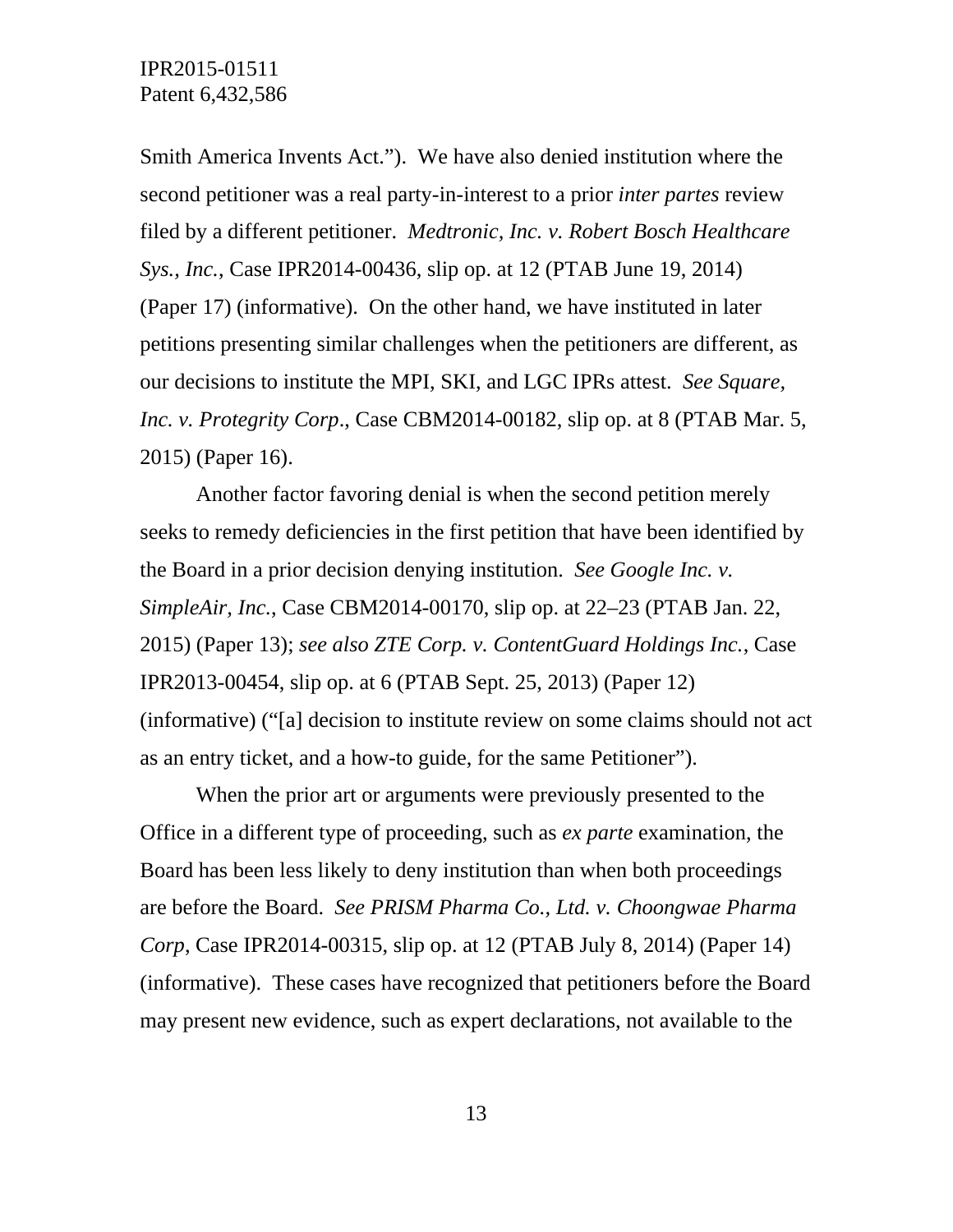Examiner during prosecution. *See Tandus Flooring, Inc. v. Interface, Inc.*, Case IPR2013-00333, slip op. at 6 (PTAB Dec. 9, 2013) (Paper 16).

The Board also takes into consideration the procedural status of the prior proceedings. Again, we note that we instituted the MPI, SKI, and LGC IPRs, which were filed within months of each other, despite the fact that they raised similar art and arguments. On the other hand, the Board has denied institution when the earlier proceedings were at a sufficiently advanced stage. *See Unified Patents, Inc. v. PersonalWeb Techs., LLC*, Case IPR2014-00702, slip op. at 6–9 (PTAB July 24, 2014) (Paper 13) (denying institution of *inter partes* review under 35 U.S.C. § 325(d) because three other petitions for *inter partes* review of the same patent based on the same prior art were filed by third parties, one of which determined claims to be unpatentable and was on appeal to the Federal Circuit, and another of which was pending a final written decision) (informative).

Finally, we have taken into account the potential prejudice to the petitioner if the second petition is denied institution. For example, if the second petitioner has not been served with a complaint alleging infringement, and therefore is unlikely to be subject to a one-year statutory bar under 35 U.S.C. § 315(b), we have considered the fact that the petitioner would not be statutorily prohibited from re-filing its petition if the earlierfiled petitions do not result in unpatentability of the challenged claims. *See Initiative for Responsibility in Drug Pricing LLC v. Wyeth LLC*, Case IPR2014-01259, slip op. at 6–7 (PTAB Feb. 13, 2015) (Paper 8).

Turning to the facts of the instant proceeding, we note that Ube Maxell was not a party to any of the prior petitions, nor is it alleged to have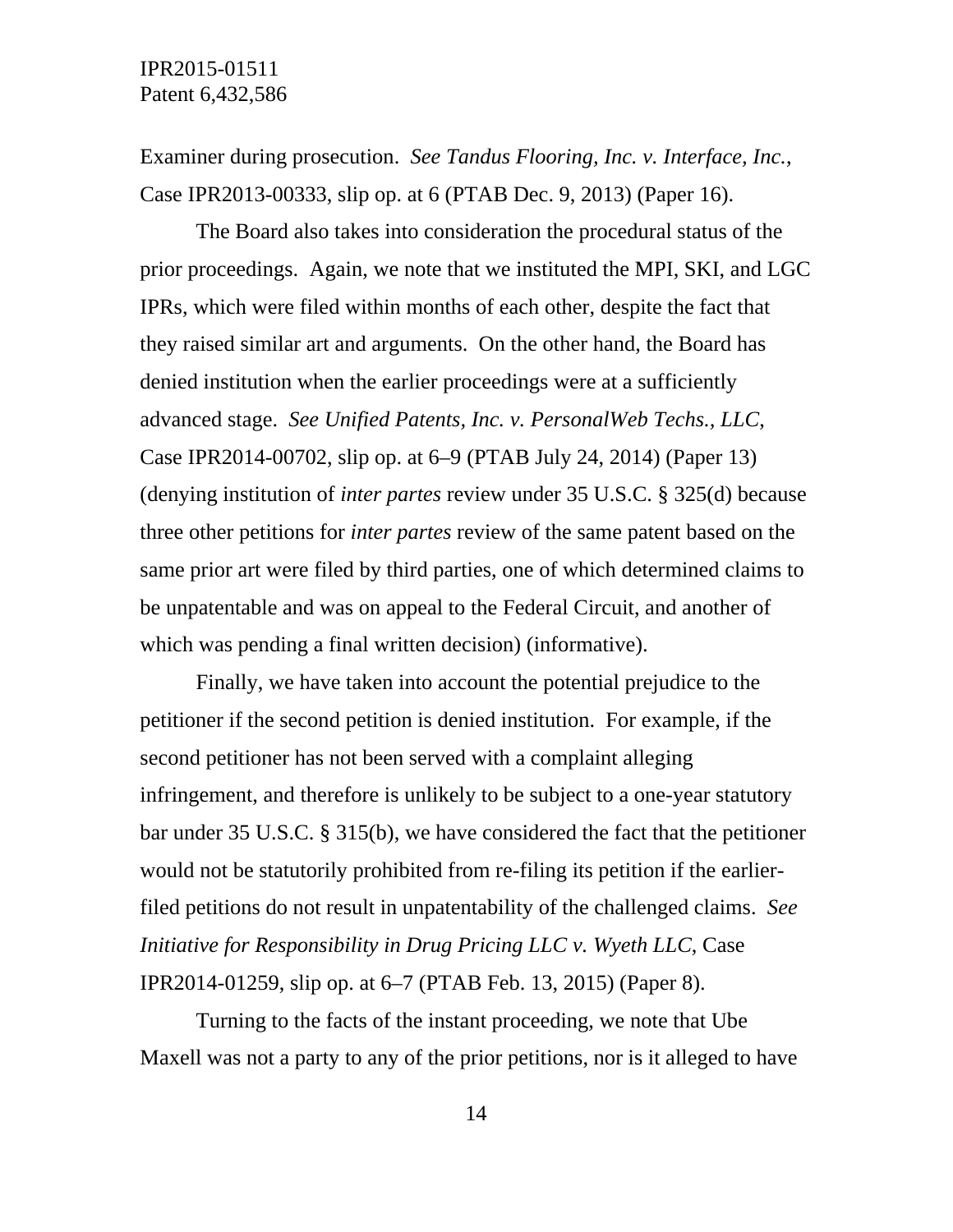been a real party in interest to those proceedings. This fact strongly weighs in favor of not denying the instant Petition under § 325(d).

Conversely, the instant Petition is the sixth *inter partes* review petition filed against the '586 patent. In some such situations, this may merely reflect the fact that the patent owner has filed infringement suits against multiple defendants. When many of the petitioners are not the subject of such suits, however, multiple serial petitions may indicate patent owner harassment. Without concluding whether the instant Petition reflects any harassment of Celgard, we do consider the number of petitions that have been filed to weigh in favor of denying the Petition, especially since there is no evidence Ube Maxell has been accused of infringing the '586 patent.

The fact that Ube Maxell has not been sued, and therefore is not facing a 35 U.S.C. § 315(b) bar, also weighs in favor of denying institution in this case. All claims challenged in the instant Petition were found unpatentable in the SKI IPRs or the LGC IPR. If, for some reason, those decisions do not result in cancellation of the claims, Ube Maxell may consider re-filing its Petition. In the meantime, proceeding with the instant Petition, to determine the patentability of claims that have already been found unpatentable, risks significant waste of Board resources.

Similarly, we note that three of the prior proceedings have resulted in final written decisions and the unpatentability of all claims challenged here. While the decisions are currently on appeal, the late stage of the prior proceedings weighs in favor of denying institution here.

Finally, we find it significant that Ube Maxell sets forth no justification in its Petition why Celgard should be subjected to yet another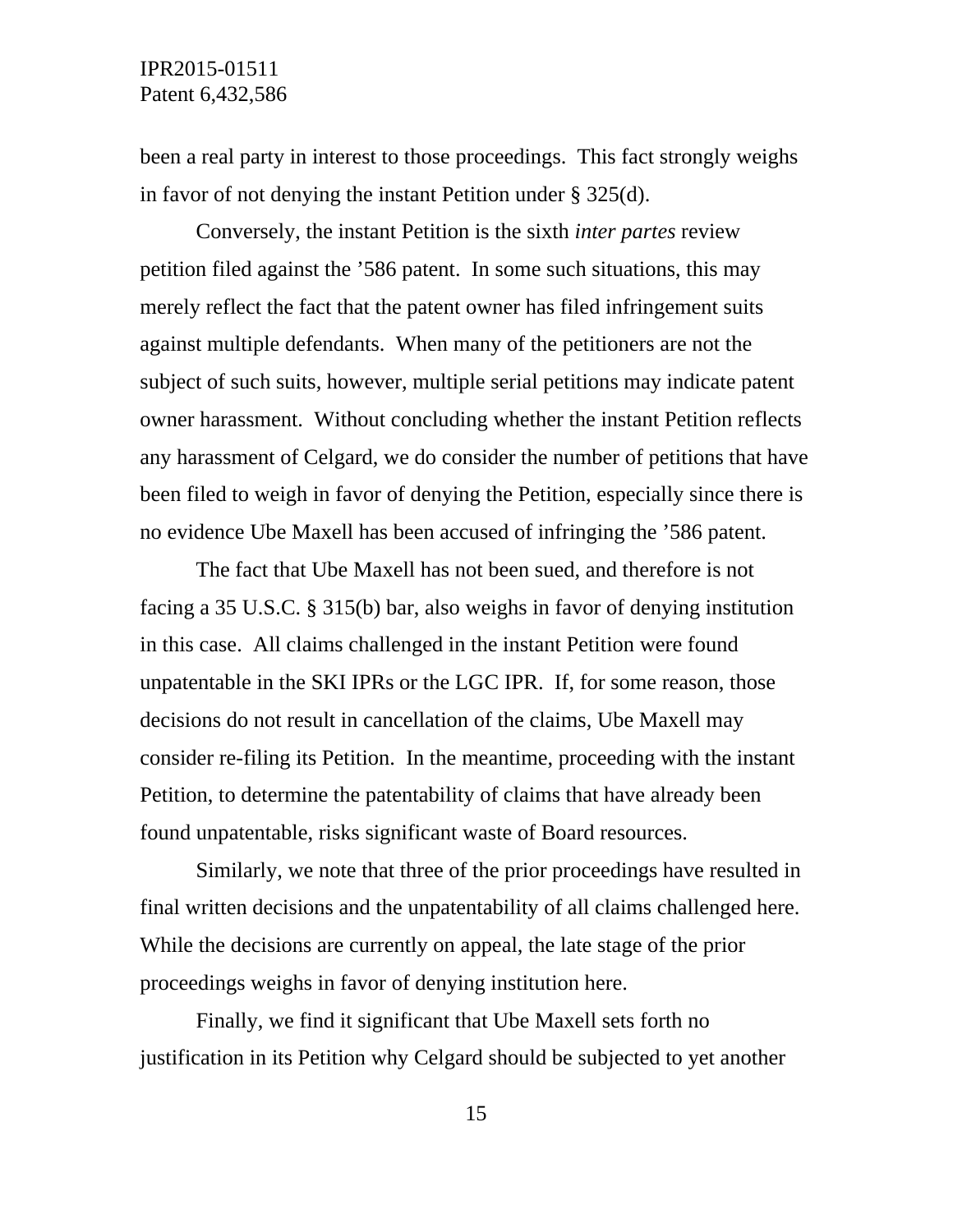*inter partes* review trial, after having only recently completed four others, three of which resulted in final written decisions. Nor does Ube Maxell explain why the Board should invest its finite resources in determining whether certain claims of the '586 patent are unpatentable, when the same claims have already been found unpatentable in the prior proceedings. Considering the totality of these circumstances, we determine that the facts weigh in favor of denying institution pursuant to 35 U.S.C. §§ 314 and 325.

### III. CONCLUSION

For the foregoing reasons, we conclude that the instant Petition raises the same or substantially the same prior art or arguments as those previously presented to the Office in the prior related *inter partes* review proceedings. Furthermore, we conclude that the circumstances of this case justify exercising our discretion not to institute trial.

#### IV. ORDER

Accordingly, it is

ORDERED that the petition is *denied* as to all challenged claims of the '586 patent.